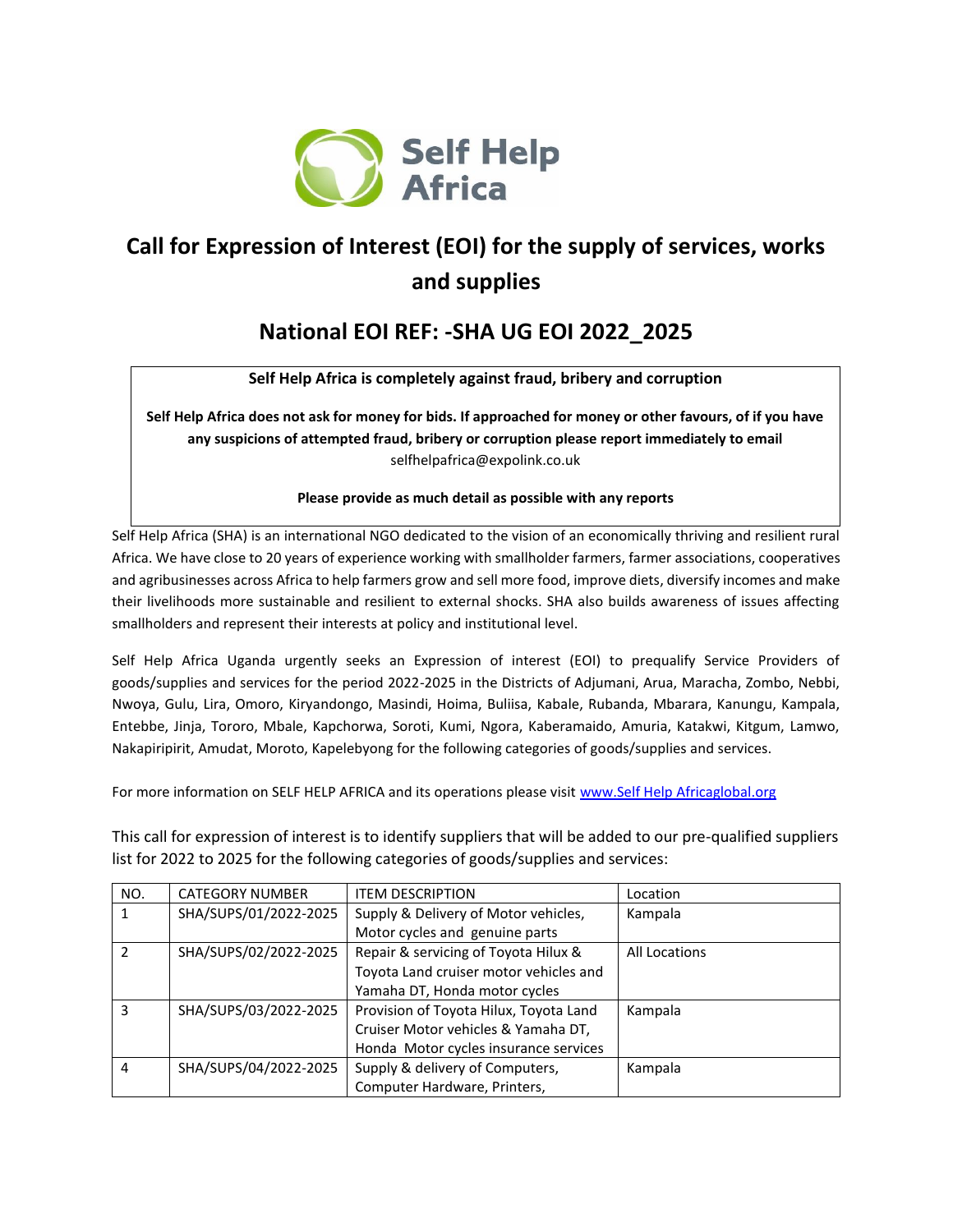|    |                       | Photocopiers, Ipads (tablets), Servers    |                              |
|----|-----------------------|-------------------------------------------|------------------------------|
|    |                       | and ICT related electronics               |                              |
| 5  | SHA/SUPS/05/2022-2025 | Provision of routine service, repairs and | All Locations                |
|    |                       | maintenance for office Computers,         |                              |
|    |                       | Computer Hardware, Printers,              |                              |
|    |                       | Photocopiers, ICT related equipment       |                              |
|    |                       | and printing services                     |                              |
| 6  | SHA/SUPS/06/2022-2025 | Provision of Property insurance services  | All Locations                |
| 7  | SHA/SUPS/07/2022-2025 | Supply of General Stationery              | All Locations                |
| 8  | SHA/SUPS/08/2022-2025 | Supply of Photocopier Toners & Printer    | All Locations                |
|    |                       | Cartridges                                |                              |
| 9  | SHA/SUPS/09/2022-2025 | Supply of Office Tables, Office Chairs,   | Kampala                      |
|    |                       | Cabins & other Office fittings and        |                              |
|    |                       | repairs                                   |                              |
| 10 | SHA/SUPS/10/2022-2025 | Design & supply of Branded                | Kampala                      |
|    |                       | Promotional materials (T-Shirts,          |                              |
|    |                       | Corporate wear, Caps, banners, Tear       |                              |
|    |                       | drops, Brochures, Calendars)              |                              |
| 11 | SHA/SUPS/11/2022-2025 | Supply of fuel and lubricants for Motor   | All Locations                |
|    |                       | vehicles & Motor cycles                   |                              |
| 12 | SHA/SUPS/12/2022-2025 | Supply & Delivery of Agro Inputs (Seeds,  | All Locations                |
|    |                       | organic fertilizers, pesticides, storage  |                              |
|    |                       | facilities, Silos, Packing materials)     |                              |
| 13 | SHA/SUPS/13/2022-2025 | Provision of Hotel Accommodation,         | All Locations                |
|    |                       | work shop facilities & catering services  |                              |
| 14 | SHA/SUPS/14/2022-2025 | Provision of Outside Catering Services    | All Locations                |
| 15 | SHA/SUPS/15/2022-2025 | Provision of Internet Services            | Kampala                      |
| 16 | SHA/SUPS/16/2022-2025 | Provision of Engraving & Embroidery       | Kampala                      |
|    |                       | services                                  |                              |
| 17 | SHA/SUPS/17/2022-2025 | Provision of Medical insurance services   | All Locations                |
|    |                       | to staff                                  |                              |
| 18 | SHA/SUPS/18/2022-2025 | Provision of Car hire services            | <b>All Locations</b>         |
| 19 | SHA/SUPS/19/2022-2025 | Provision of Security/Guarding services   | All Locations except Kampala |
| 20 | SHA/SUPS/20/2022-2025 | Provision of Staff Provident fund         | All Locations                |
|    |                       | investment services                       |                              |
| 21 | SHA/SUPS/21/2022-2025 | Provision of Consultancy services         | All Locations                |
|    |                       | (Baselines, Evaluations, Tax aspects,     |                              |
|    |                       | Market Survey study)                      |                              |
| 22 | SHA/SUPS/22/2022-2025 | Provision of Office Space for Rent        | All Locations                |
| 23 | SHA/SUPS/23/2022-2025 | Provision of Legal General Services       | All Locations                |
| 24 | SHA/SUPS/24/2022-2025 | Provision of External Audit Services      | All Locations                |
| 25 | SHA/SUPS/25/2022-2025 | Provision of Fumigation Services and      | All Locations                |
|    |                       | general office cleaning                   |                              |
| 26 | SHA/SUPS/26/2022-2025 | Provision of Courier services             | All Locations                |
| 27 | SHA/SUPS/27/2022-2025 | Provision of Revaluation of<br>Kampala    |                              |
|    |                       | assets/properties                         |                              |
| 28 | SHA/SUPS/28/2022-2025 | Provision of Travel Insurance             | All Regions - World wide     |
| 29 | SHA/SUPS/29/2022-2025 | Provision of Honey Equipment              | Karomoja and Acholi          |
| 30 | SHA/SUPS/30/2022-2025 | Provision of fire safety and protective   | All Locations                |
|    |                       | gear                                      |                              |
| 31 | SHA/SUPS/31/2022-2025 | Provision of Air Ticketing                | World wide                   |